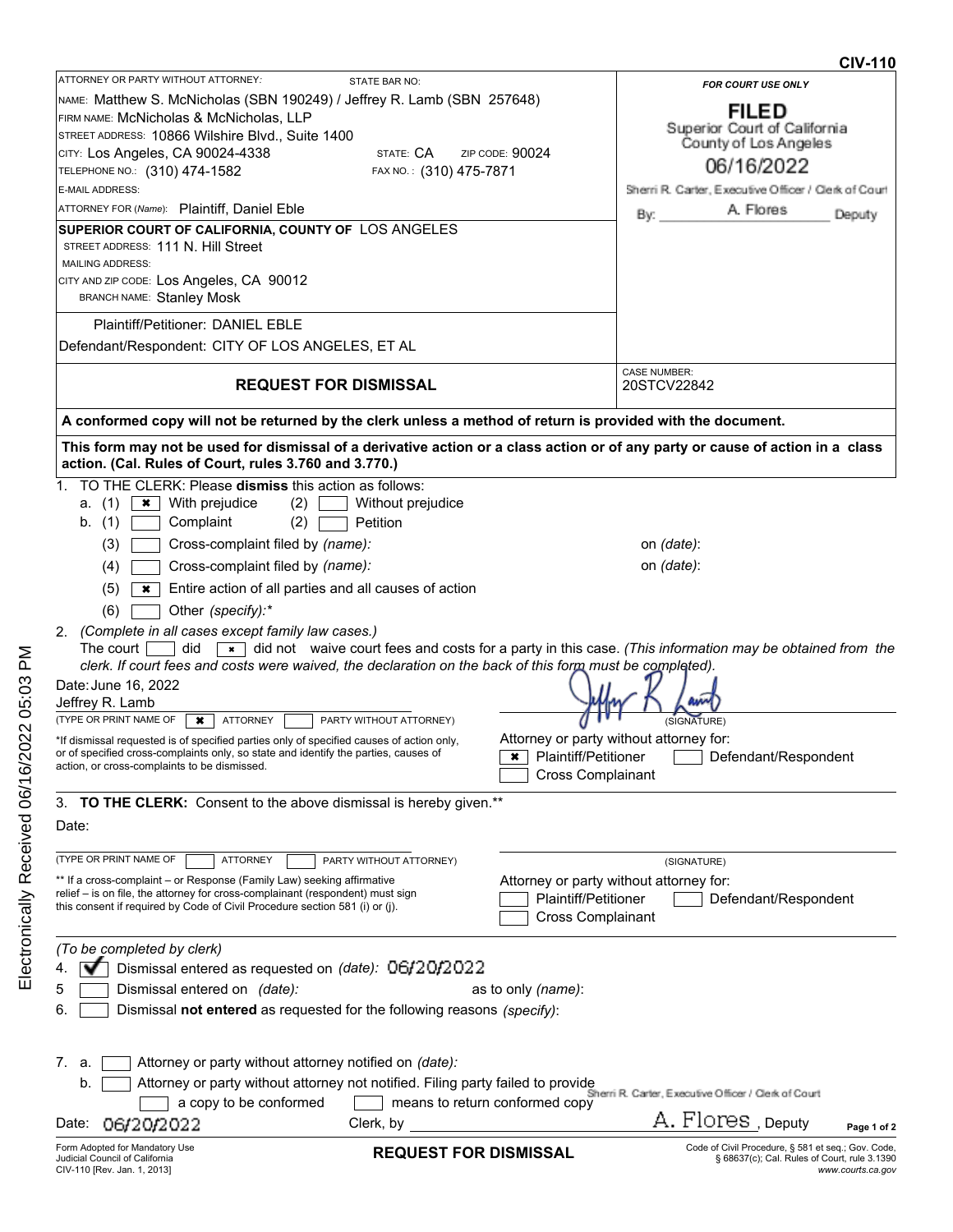**Plaintiff/Petitioner: DANIEL EBLE** Defendant/Respondent: CITY OF LOS ANGELES, ET AL CASE NUMBER: 20STCV22842

## **COURT'S RECOVERY OF WAIVED COURT FEES AND COSTS**

If a party whose court fees and costs were initially waived has recovered or will recover \$10,000 or more in value by way of settlement, compromise, arbitration award, mediation settlement, or other means, the court has a statutory lien on that recovery. The court may refuse to dismiss the case until the lien is satisfied. (Gov. Code, § 68637.)

## **Declaration Concerning Waived Court Fees**

1. The court waived court fees and costs in this action for (name):

- 2. The person named in item 1 is (check one below):
	- $\overline{a}$ .  $\overline{a}$  not recovering anything of value by this action.
	- b. recovering less than \$10,000 in value by this action.
	- recovering \$10,000 or more in value by this action. (If item 2c is checked, item 3 must be completed.) c.  $\Gamma$
- 3. All court fees and court costs that were waived in this action have been paid to the court (check one): Yes No

I declare under penalty of perjury under the laws of the State of California that the information above is true and correct.

Date:

| (TYPE OR PRINT NAME OF |  | <b>ATTORNEY</b> |  | PARTY MAKING DECLARATION) |
|------------------------|--|-----------------|--|---------------------------|
|------------------------|--|-----------------|--|---------------------------|

(SIGNATURE)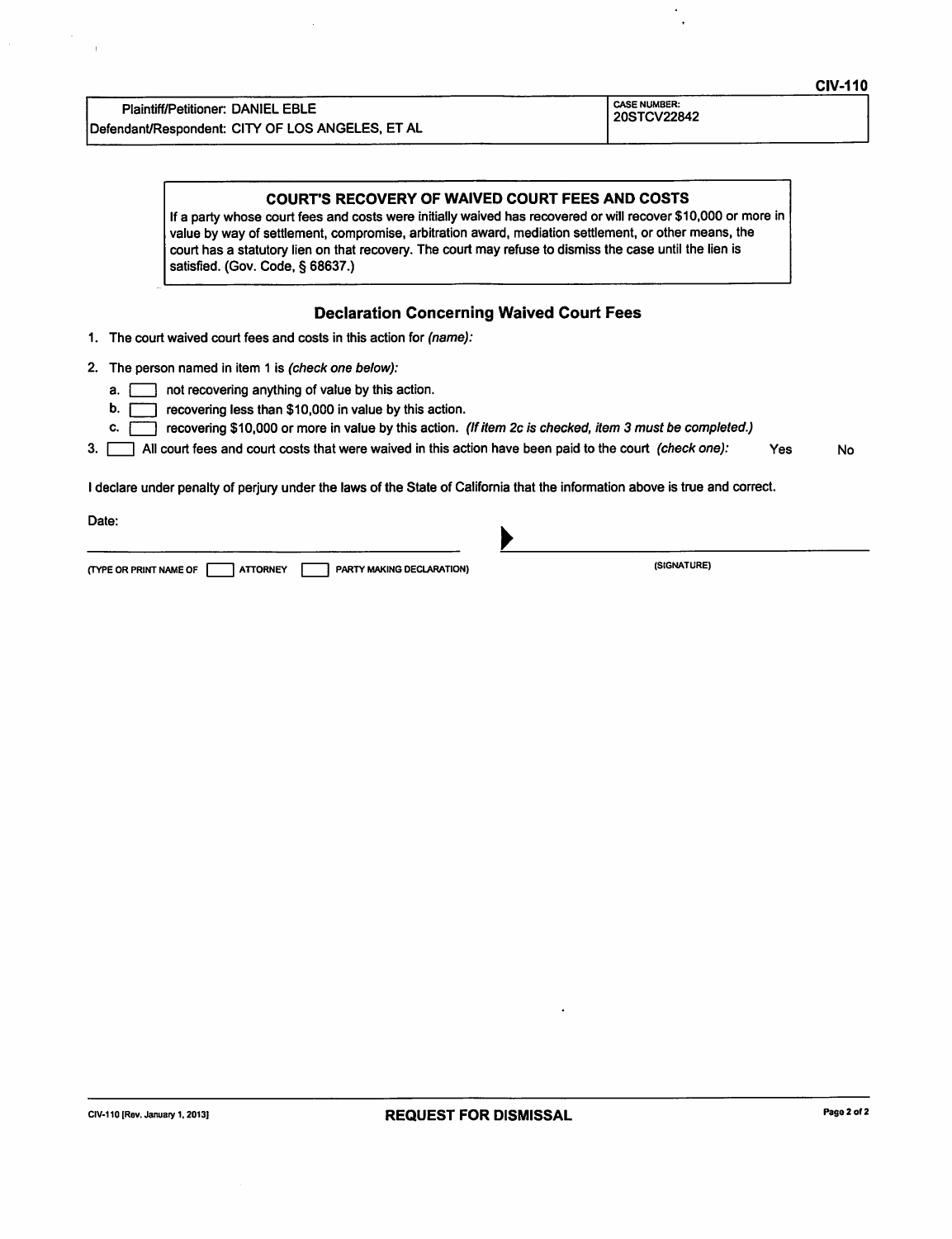| $\mathbf{1}$   | <b>PROOF OF SERVICE</b>                                                                                                                                                                                                                                                                                                             |  |  |  |  |
|----------------|-------------------------------------------------------------------------------------------------------------------------------------------------------------------------------------------------------------------------------------------------------------------------------------------------------------------------------------|--|--|--|--|
| $\overline{2}$ | <b>STATE OF CALIFORNIA</b>                                                                                                                                                                                                                                                                                                          |  |  |  |  |
| 3              | <b>COUNTY OF LOS ANGELES</b>                                                                                                                                                                                                                                                                                                        |  |  |  |  |
| 4              | I am a resident of the county aforesaid; I am over the age of eighteen years and not a party to<br>the within entitled action; my business address is 10866 Wilshire Blvd., Suite 1400, Los Angeles, CA<br>90024.                                                                                                                   |  |  |  |  |
| 5              |                                                                                                                                                                                                                                                                                                                                     |  |  |  |  |
| 6              | On June 16, 2022, I served the foregoing document entitled REQUEST FOR DISMISSAL,                                                                                                                                                                                                                                                   |  |  |  |  |
| $\tau$         | on the interested parties in said action by placing a true copy thereof enclosed in a sealed envelope,<br>addressed as stated below:                                                                                                                                                                                                |  |  |  |  |
| 8              | SEE ATTACHED SERVICE LIST                                                                                                                                                                                                                                                                                                           |  |  |  |  |
| 9              | <b>(BY MAIL)</b> (as noted on the service list) I caused such envelope(s) with postage thereon fully                                                                                                                                                                                                                                |  |  |  |  |
| 10             | prepaid to be placed in the United States mail in Los Angeles, CA to be served on the parties as indicated<br>on the attached service list. I am "readily familiar" with the firm's practice of collection and processing<br>correspondence for mailing. Under that practice, it would be deposited with the U.S. Postal Service on |  |  |  |  |
| 11             | that same day with postage thereon fully prepaid at Los Angeles, CA in the ordinary course of business.<br>I am aware that on motion of the party served, service is presumed invalid if postal cancellation date or                                                                                                                |  |  |  |  |
| 12             | postage meter date is more than one day after date of deposit for mailing in affidavit.                                                                                                                                                                                                                                             |  |  |  |  |
| 13             | (BY PERSONAL SERVICE) I caused such envelope to be delivered by hand via NOW<br>П<br>MESSENGER to the offices of the addressee.                                                                                                                                                                                                     |  |  |  |  |
| 14             | <b>(BY FACSIMILE)</b> The above-described document (s) were sent by facsimile transmission to                                                                                                                                                                                                                                       |  |  |  |  |
| 15             | the facsimile number(s) of the law office(s) stated above. The transmission was reported as complete<br>and without error. A copy of the transmission report is made a part of this proof of service pursuant to                                                                                                                    |  |  |  |  |
| 16             | CRC § 2008.                                                                                                                                                                                                                                                                                                                         |  |  |  |  |
| 17             | 区<br><b>(BY ELECTRONIC MAIL)</b> The above-described document(s) were sent by electronic<br>transmission permitted pursuant either to C.C.P. 1010.6 et seq., Los Angeles County Superior Court                                                                                                                                      |  |  |  |  |
| 18             | Local Rule; Emergency Cal. Rule of Court 12, and/or stipulation of the parties to the law office(s) stated<br>in the attached Service List. The transmission was reported as complete and without error.                                                                                                                            |  |  |  |  |
| 19             | <b>(BY OVERNIGHT DELIVERY)</b> (as noted on the service list) I placed the package for<br>□                                                                                                                                                                                                                                         |  |  |  |  |
| 20             | overnight delivery in a box or location regularly maintained at my office or I delivered the package to<br>an authorized courier or driver authorized to receive DOCUMENTS. The package was placed in a                                                                                                                             |  |  |  |  |
| 21             | sealed envelope or package designated with delivery fees paid or provided for, addressed to the person(s)<br>on whom it is to be served at the address(es) shown above, at the office address(es) as last given by that                                                                                                             |  |  |  |  |
| 22             | person on any document filed in the cause and served on the party making service; otherwise at that<br>party's place of residence.                                                                                                                                                                                                  |  |  |  |  |
| 23<br>24       | (State) I declare, under penalty of perjury under the laws of the State of California that the                                                                                                                                                                                                                                      |  |  |  |  |
| 25             | foregoing is true and correct.                                                                                                                                                                                                                                                                                                      |  |  |  |  |
| 26             | (Federal) I declare that I am employed in the office of a member of the bar of this court at<br>whose direction the service was made.                                                                                                                                                                                               |  |  |  |  |
| 27             | Executed on June 16, 2022, at Los Angeles, California.                                                                                                                                                                                                                                                                              |  |  |  |  |
| 28             | Judy Sarenana                                                                                                                                                                                                                                                                                                                       |  |  |  |  |
|                |                                                                                                                                                                                                                                                                                                                                     |  |  |  |  |

**PROOF OF SERVICE**